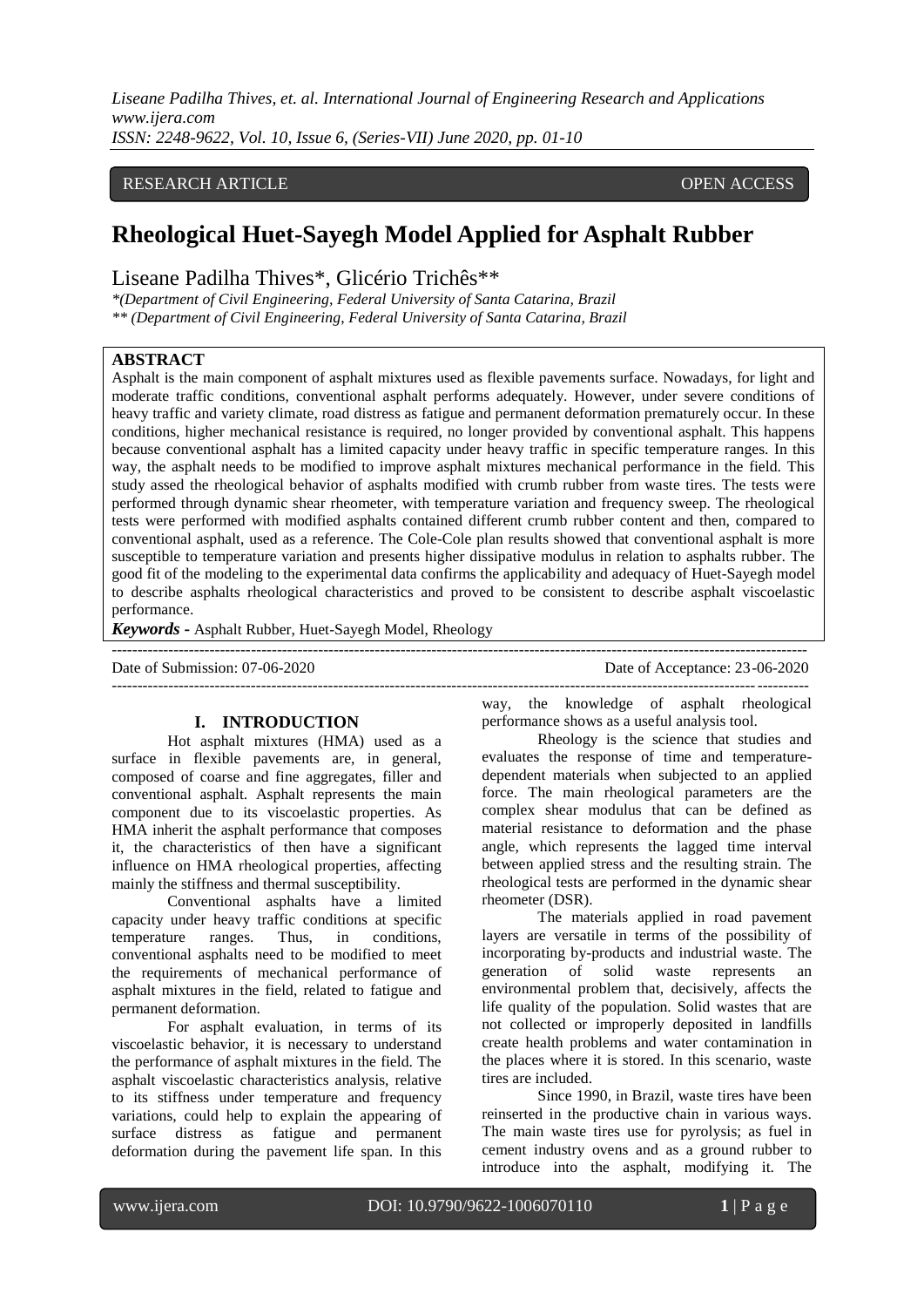incorporation of rubber in asphalt as a modifying agent presents an alternative to recycling this solid waste, the tire.

Brazil is a country in which high temperatures is predominance. Also, most cargo and people are transported by the road that results in heavy traffic on the main roads. Asphalt rubber mixtures are frequently used and resisted, such as traffic and temperature conditions. However, it is still essential to establish asphalt performance.

This study aims to evaluate the rheological performance of modified asphalt with different rubber contents. The tests were performed in the dynamic shear rheometer (DSR), and Huet-Sayegh rheological models were generated. The modified asphalts results were compared to conventional asphalt, as a reference.

## **II. BACKGROUND**

Asphalt is a product derived from the crude oil residue obtained after a refining process (controlled distillation) in which light fractions (distillates) are firstly removed. One of the main characteristics of the asphalt is its viscoelastic behavior in the service temperatures that means the temperatures that the pavement is subjected in the field. Also, it is sensitive to h high and cold temperatures [1].

The asphalt modification by polymers and other sub-products have been increasingly used. In general, modifiers present capacity to improve asphalt mixtures mechanical resistance by altering asphalt rheological behavior. Modifiers also contribute to enhancing characteristics related to oxidative ageing compared to conventional asphalt [2].

The mechanical or structural improvements of asphalt mixtures through the modified asphalt incorporated are mainly: reduction of permanent deformation; increased fatigue resistance, increased cohesion, reduced thermal susceptibility [1]. However, although these effects positively impact the durability of modified asphalt mixtures, Woo et al. (2006) [2] state that it is necessary to quantify them to order and select the modified binders about the best cost-benefit ratio and, consequently, to efficient use. Several modifiers have been used, for example, polymers such as styrene-butadienestyrene (SBR), styrene-butadiene rubber (SBS), ethylene vinyl acetate, (EVA), polyphosphoric acid (PPA), crumb rubber from waste tires, among others.

In Brazil, conventional asphalts are specified by penetration following the prescribed by the National Department of Transport Infrastructure (DNIT) [3]. The asphalt rubber is produced by the wet process, terminal blend, with 20% and 15% of crumb rubber content [4].

The wet process consists of the incorporation of crumb rubber with asphalt before mixing the asphalt with the aggregates. The result is modified asphalt that has significantly different properties from the base asphalt [5-6]. The wet process comprises two systems, the continuous blend (no storage) and the blending terminal (storage). In Brazil, asphalt rubber is produced at asphalt distributors through the blend terminal system, at high shear and temperature [6].

According to ASTM D 8 [7], asphalt rubber in the wet process is a mixture of asphalt, crumb rubber and some additives in which the rubber represents at least 15% of the total mass of the mix. The physical characteristics of asphalt rubber are specified by the ASTM D 6114 standard [8], depending on the region where the material will be applied.

Rheology has been a useful tool to characterize and quantify asphalt properties since its properties have a significant influence on pavement performance and the rate of deterioration when subjected to high loads and in adverse environmental conditions [9]. The rheological parameters are determined in tests through the dynamic shear rheometer (DSR). DSR is used to characterize the viscous and elastic asphalt behavior at medium to high temperatures. During the test, shear stress (t) is applied and the asphalt sample response is the shear strain ( $\varepsilon$ ) [10]. Considering the asphalt viscoelasticity, the response (strain) is out of phase concerning the applied stress for a specified time lag ( $\Delta t$ ), measured by phase angle ( $\delta$ ) in degree, as illustrated in Fig. 1.

DSR measures the complex shear modulus  $(G^*)$  and the phase angle  $(\delta)$  and the tests are performed in temperature variation and frequency sweep. The phase angle  $(\delta)$  represents the difference between stress and strain in harmonic oscillation. If  $\delta$  equals 90<sup>0</sup>, the material can be considered purely viscous, while, when  $\delta$  is  $0^0$  corresponds to purely elastic behavior. The complex modulus magnitude and phase angle are often the two parameters that represent the asphalt viscoelastic properties [10]. The parameters G\* and δ are highly dependent on the temperature and frequency loading.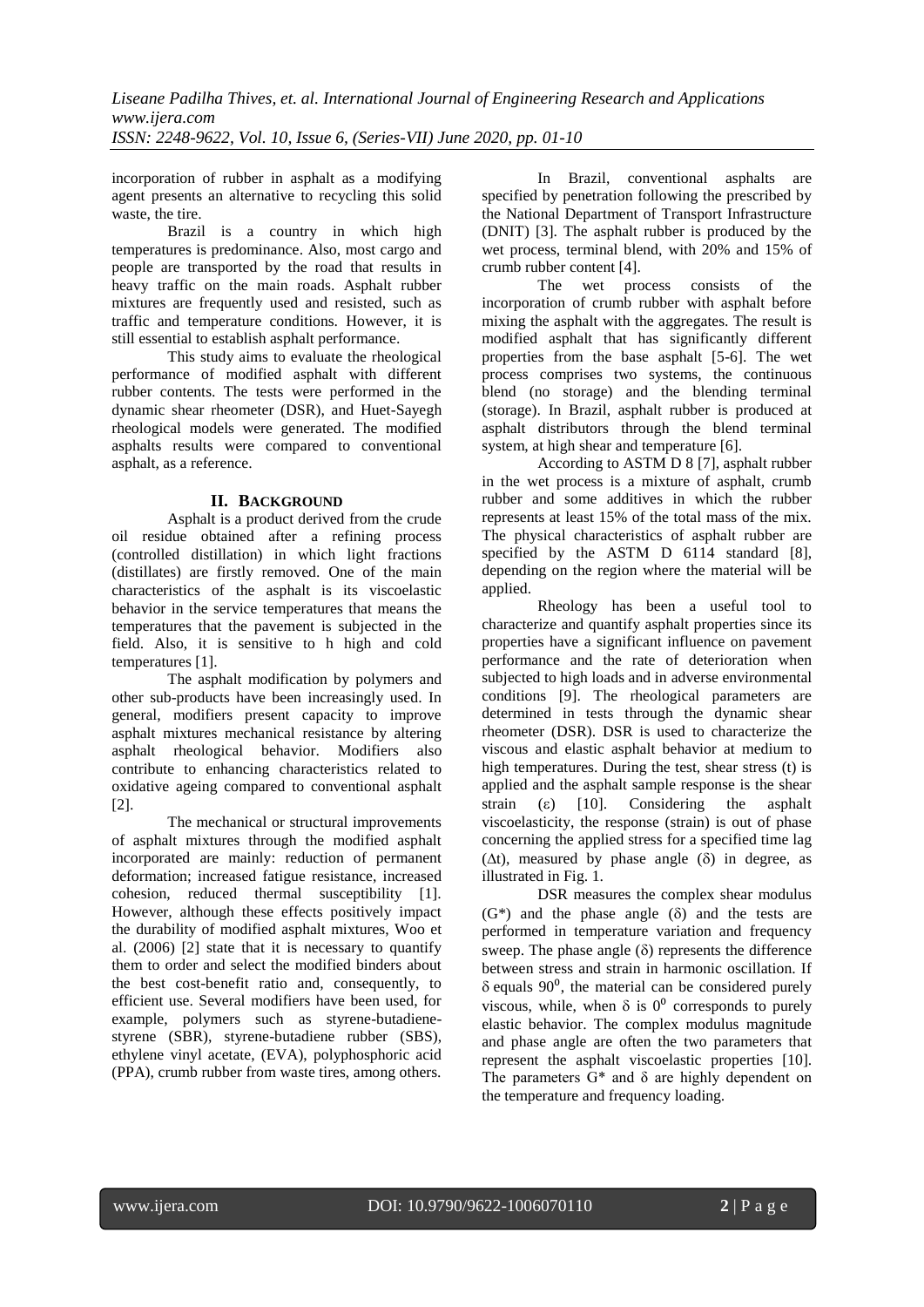*Liseane Padilha Thives, et. al. International Journal of Engineering Research and Applications www.ijera.com ISSN: 2248-9622, Vol. 10, Issue 6, (Series-VII) June 2020, pp. 01-10*



Fig.1. Applied stress and resulted strain for viscoelastic materials (Based on SHRP [10]).

shear strain.

viscous component (Fig. 2).

Thereby, it is essential to determine the temperature of the project where the pavement will be implanted, as well as the traffic speed (frequency). From Fig. 1, the complex shear modulus is calculated by Equation (1):  $G^* = \frac{\sigma_{\text{max}}}{g}$ (1)

εmax Where G\* is the complex shear modulus;  $\sigma_{\text{max}}$  is



**Fig. 2.** Complex shear modulus components.

The storage modulus  $(G_1)$ , which is the recoverable or elastic component, represents the amount of energy stored in a sample during each load cycle. On the other hand, the dissipative or loss modulus  $(G_2)$  is the non-recoverable component or viscous that represents the energy lost during each load cycle. Measuring G\* and δ, the DSR provides a complete analysis of the behavior of the asphalt at service temperatures to which the pavement is subjected [11-14]. The complex shear modulus components, storage modulus  $(G_1)$  and loss modulus  $(G<sub>2</sub>)$  are calculated by Equation (2) and Equation (3), respectively. The norm for the complex modulus is called dynamic modulus and the phase angle refers to the phase shift between the deformation and the measured stress on a material in rheological tests [7]. Dynamic modulus represents the absolute value of the shear complex modulus  $|G^*|$ . In oscillatory tests, the complex shear modulus is defined mathematically as Equation (4) and Equation (5). ζ

**G<sup>1</sup>**

maximum applied shear stress;  $\varepsilon_{\text{max}}$  is the resulted

total material resistance to deforming when repeatedly sheared and consists of elastic and a

The complex shear modulus represents the

$$
G_1 = \frac{9}{\epsilon} \times \cos\delta
$$
 (2)  
\n
$$
G_2 = \frac{6}{\epsilon} \times \sin\delta
$$
 (3)  
\n
$$
G^* = \sqrt{G_1 + G_2}
$$
 (4)  
\n
$$
G^* = G_1 + iG_2
$$
 (5)

Where  $\sigma$  is the shear stress;  $\varepsilon$  is the strain;  $\delta$  is the phase angle;  $G_1$  is the storage modulus;  $G_2$  is loss modulus (imaginary part of G\*, the out of phase component amplitude); i is the complex number  $(x^2)$  $= -1$ ).

The asphalt rheological data can be presented in terms of complex modulus, phase angle and its components, such as, isochrones, isotherms, black diagram, Cole-Cole plan and master curves. The isotherm curves express the evolution of the complex modulus and its phase angle for each test temperature at the tested loading frequencies. The complex modulus norm increases with the decrease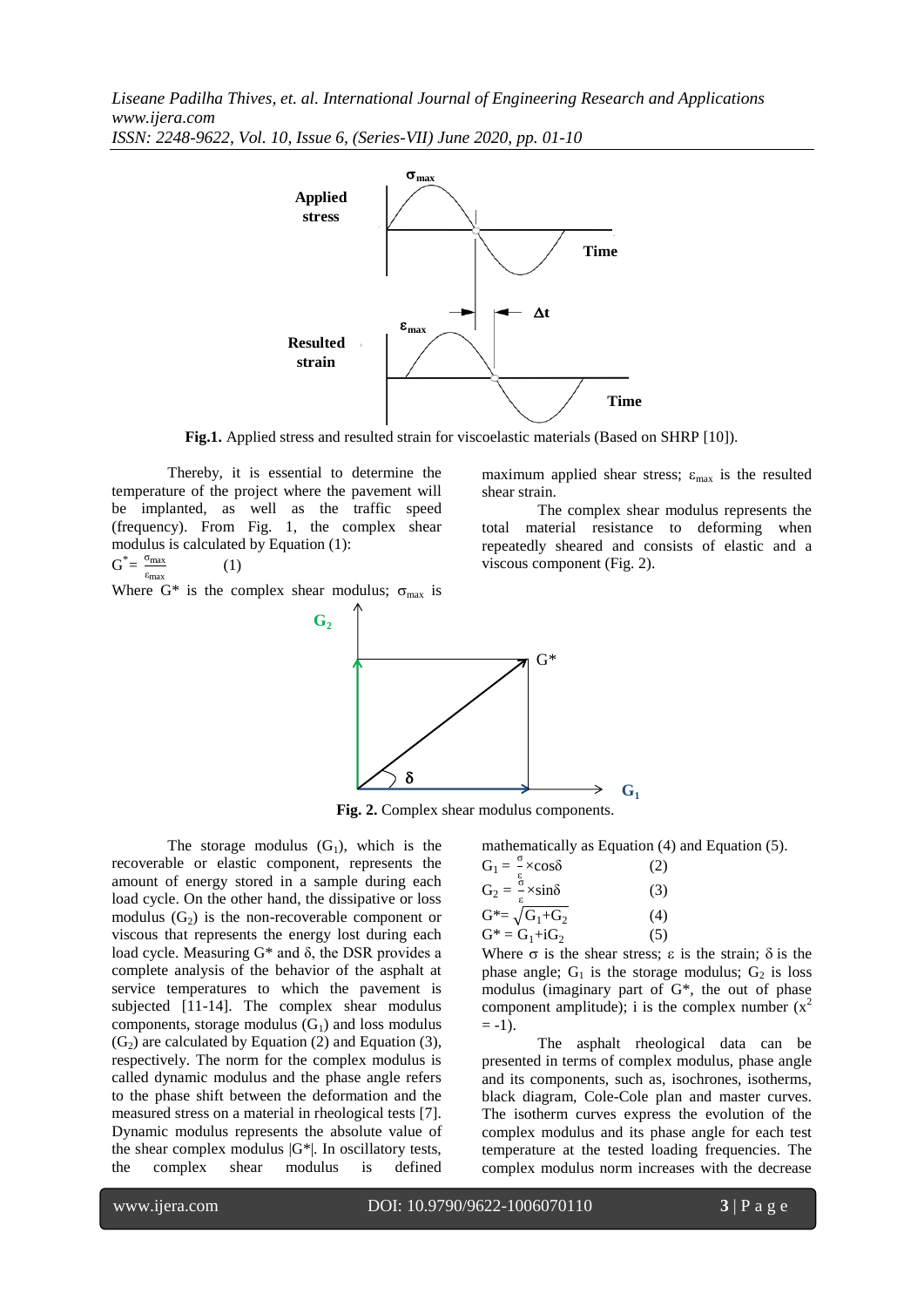of temperature, while the opposite is observed for the phase angle. The Cole-Cole plan represents the relation between the storage  $(G_1)$  and loss  $(G_2)$ components of modulus. Black diagram states the relation between the material stiffness and its viscosity [15].

Considering that G\* depends on the loading frequency as well as the temperature, the timetemperature superposition principle stands that a unique reduced variable, the equivalent frequency, can be introduced to describe the evolution of the complex modulus for every frequency/temperature loading condition, called master curve. Thus, the same complex modulus norm  $(|G^*|)$  value can be obtained at different combinations of loading frequency and temperature [15]. From complex modulus test including various temperatures, the evolution of the shift factor can be fitted by the Williams-Landel-Ferry (WLF) equation (Equation 6).

 $\text{Loga}_{T_R} = \frac{C_1 (T - T_R)}{C_2 + T - T_R}$  $C_2 + T - T_R$ (6)

Where  $a_{TR}$  is the shift factor from an isotherm curve to reference temperature TR; T is a temperature of an isotherm curve  $(K)$ ;  $C_1$  and  $C_2$  are the constants of the WLF equation.

Viscoelasticity is a phenomenon that describes materials that have characteristics as fluid and as an elastic solid at the same time. To better understand the viscoelastic behavior of the materials, mechanical models are used that consist of springs and dashpots coupled in series and parallel. The spring represents the elastic behavior and follows Hooke law, while the dashpot is in line with Newton law as a mechanical model with a viscous element. Several rheological models were developed that can be treated mathematically, i.e., Maxwell; Kevin-Voigt; Huet; Huet Sayegh, 2S2P1D [16].

Rheological tests and models are used to describe and evaluate the asphalt viscoelastic behavior [9]. In a linear viscoelastic behavior, the material properties are assumed independents of the applied stress or strain levels [17]. The Huet-Sayegh rheological model is an improved version by Sayegh [18] in relation to the Huet model [19]. The Huet model components are one spring and one dashpot connected in series. The model is characterized by an infinite number of Kelvin-Voigt models in series or Maxwell models in parallel with continuous spectrum [17]. The express of complex modulus G\* by the Huet model is done by Equation 7.

$$
G^* = \frac{G_{\infty}}{1 + \delta(i\omega\tau)^{-k} + (i\omega\tau)^{-h}}
$$
(7)

Where i is the complex number defined by  $i^2 =$  $-1$ ; ω is  $2\pi$ , frequency, pulsation;  $G\infty$  is the limit of the complex shear modulus when  $\omega \tau \rightarrow \infty$  or infinite modulus; h, k are exponents such that  $0 < 1 < k < h$ ;  $δ$  is a dimensionless constant; τ; is the relaxation time whose characteristics varying only with the temperature.

However, Huet model is limited at high temperatures and low frequencies because it has not a static modulus  $G_0$  [20]. In this case, Sayegh improved Huet model with the addition of a spring parallel to the model. In the Huet-Sayegh model (Fig. 3), the spring represents the static modulus  $(G_0)$ and is shown through Equation 8, in terms of the complex shear modulus. The adjustment experimental data from Cole-Cole plan is presented in Fig. 4.

$$
G^* = G_0 + \frac{G_{\infty} G_0}{1 + \delta\left(i\omega\tau(\theta)\right)^{-k} + \left(i\omega\tau(\theta)\right)^{-h}}
$$
(8)

Where i is the complex number defined by  $i^2 = -1$ ;  $\omega$ is  $2\pi$ , frequency, pulsation; G $\infty$  is the limit of the complex shear modulus when  $\omega \tau \rightarrow \infty$  or infinite modulus; h, k are exponents such that  $0 < 1 < k < h$ ; δ is a dimensionless constant;  $τ$  is the relaxation time whose characteristics varying only with the temperature ( $\theta$ ),  $G_0$  is the static modulus.

The dashpots relaxation time is given by Equation 9 in function of the temperature  $(\theta)$  and three scalar parameters  $A_0$ ,  $A_1$  and  $A_2$ , constants.  $\tau(\theta) = e^{(A_0 + A_1 \theta + A_2 \theta^2)}$ (9)



**Fig. 3.** Huet-Sayegh model (Based on Xu and Solaimanian [16]).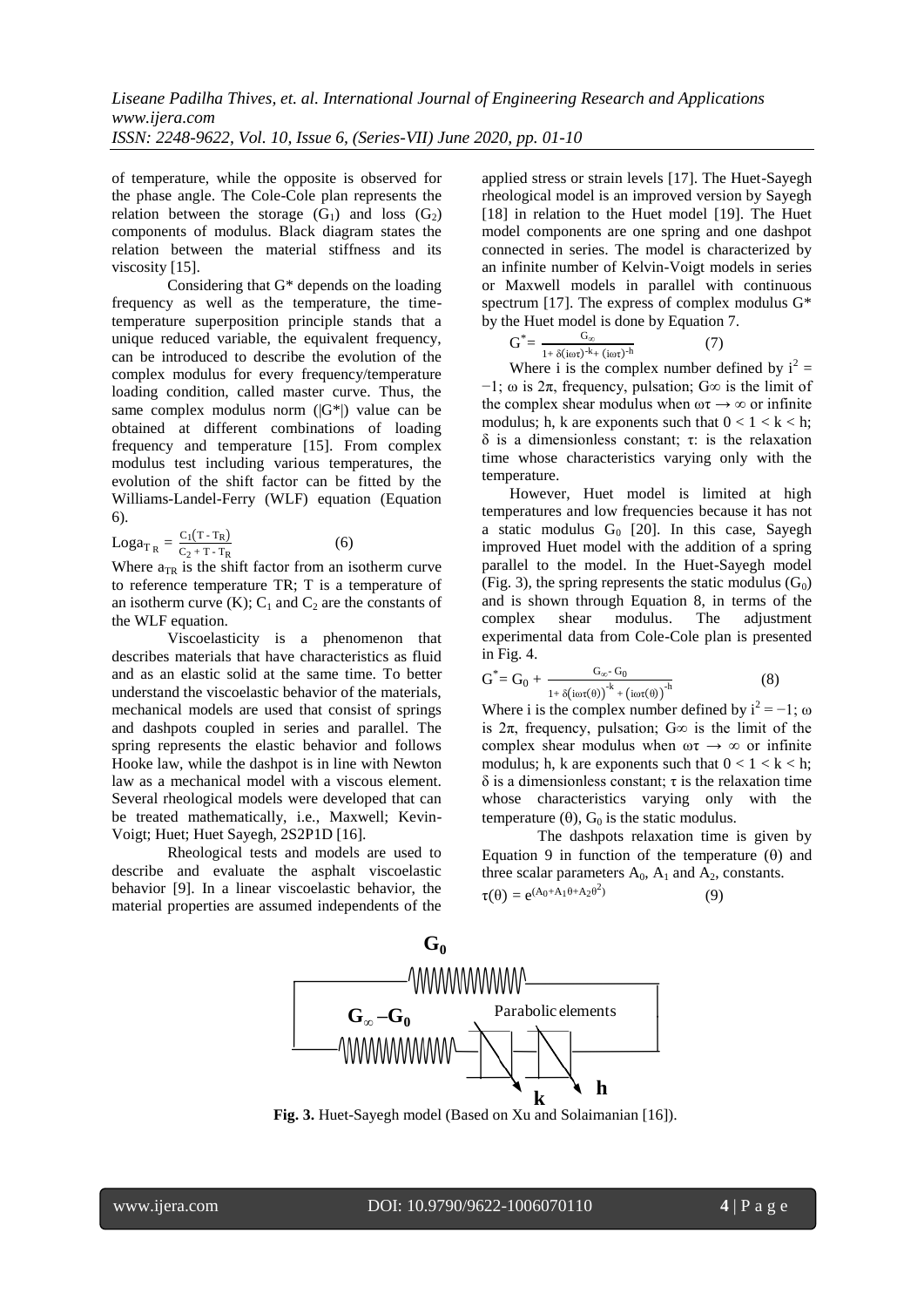*Liseane Padilha Thives, et. al. International Journal of Engineering Research and Applications www.ijera.com ISSN: 2248-9622, Vol. 10, Issue 6, (Series-VII) June 2020, pp. 01-10*



**Fig. 4.** Huet-Sayegh model adjusted in Cole-Cole plan (Based on Quintero [21]).

Several researchers [16-17; 20; 22-24] have obtained consistent results based on experimental and modeling results using the Huet-Sayegh model, without the need for a large number of complex terms or calculations. The model proved to be a useful tool for the construction of the modulus master curve. Furthermore, the Huet-Sayegh model proved to be adequate, and for the calculation of the modulus and the phase angle, it showed accurate precision. After that, Olard and Di Benedetto developed the 2S2P1D model, which is obtained by adding a linear dashpot in series to the Huet-Sayegh model. The 2S2P1D model added improvements to the Huet-Sayegh model concerning high temperatures and low frequencies [25].

#### **III. METHODOLOGY**

In this study, the rheological behavior of three asphalt rubber and Brazilian conventional asphalt (CAP 50/70, classified by penetration) as a reference were evaluated. For the asphalts the Huet-Sayegh model was generated through ViscoAnalyse software. Fig. 5 shows the phases of the experimental methodology.



**Fig. 5.** Phases of the methodology.

In the  $1<sup>st</sup>$  phase, the asphalts were characterized by the conventional tests, such as penetration, softening point, apparent viscosity with Brookfield viscometer and, ageing test using Rolling Thin Film Oven Test (RTFOT). Table 1 presents the types of asphalts tested in this study.

The rheological tests were performed in  $2<sup>nd</sup>$ phase. The tests to obtain the parameters, complex shear module  $(G^*)$  and phase angle  $(\delta)$  were carried out in the dynamic shear rheometer (DSR). A scan of twenty-five frequencies between 0.01 and 10 Hz at five temperatures (20ºC, 30ºC, 40ºC, 50ºC and 60ºC) was performed. The tests were conducted in Reologica StressTech HR rheometer using parallel plates with 40 mm in diameter and sample thickness of 8 mm. Also, the tests were carried out through dynamic measurements, that is, an oscillatory deformation of a sinusoidal nature, of low amplitude, under controlled conditions.

In the  $3<sup>rd</sup>$  phase, the Huet-Sayegh models were generated using ViscoAnalyse software, which is a tool that allows you to view measurements of complex modules, interpret data in terms of temperature, build master curves and calibrate analogue models (Huet, Huet-Sayegh). The Viscoanalyse inputs are the complex shear modulus |G\*|, and phase angle measured in several temperatures and frequencies for each temperature [22].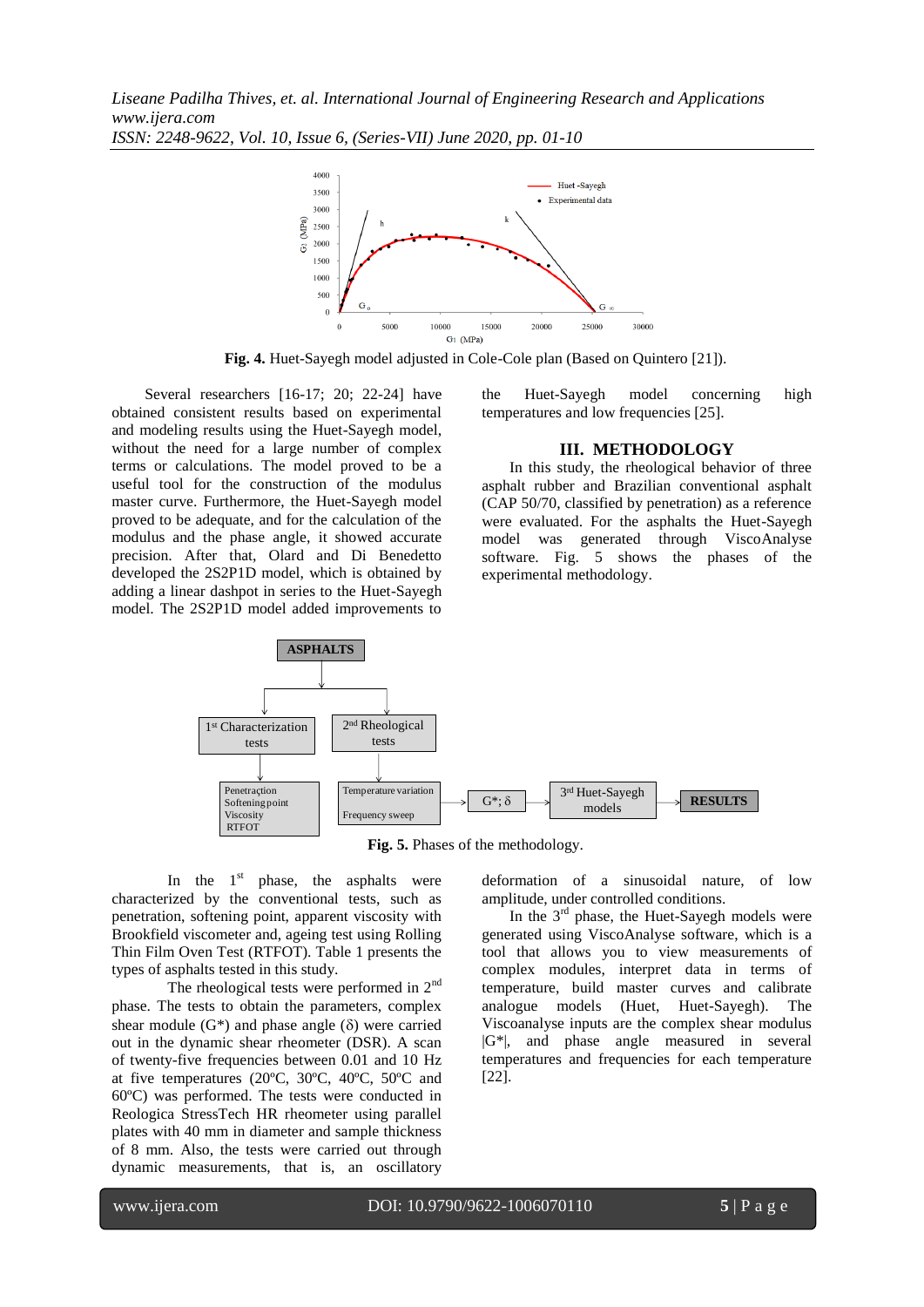| <b>Table 1.</b> Asphalt types. |                     |                |                          |                  |  |
|--------------------------------|---------------------|----------------|--------------------------|------------------|--|
| <b>Denomination</b>            | <b>Asphalt</b> base | Type           | % of rubber              | <b>System</b>    |  |
| <b>CAP</b>                     | CAP 50/70           | Conventional   | $\overline{\phantom{0}}$ |                  |  |
| AB15                           | CAP 50/70           | Asphalt rubber | 15                       | Terminal blend   |  |
| AB20                           | CAP 50/70           | Asphalt rubber | 20                       | Terminal blend   |  |
| AB17                           | CAP 50/70           | Asphalt rubber | 17                       | Continuous blend |  |

*ISSN: 2248-9622, Vol. 10, Issue 6, (Series-VII) June 2020, pp. 01-10*

#### **IV. RESULTS**

Table 2 presents the characterization tests results of the conventional asphalt (CAP 50/70), in which can be observed that CAP 50/70 meets into

Brazilian specifications [3] and can be used to asphalt mixtures production. The asphalts rubber test results fit according to ASTM D 6114 specifications [8], as shows in Table 3.

| Table 2. Characterization tests results of conventional asphalt.                                                                                 |                 |                            |      |  |  |
|--------------------------------------------------------------------------------------------------------------------------------------------------|-----------------|----------------------------|------|--|--|
| <b>Tests</b>                                                                                                                                     | <b>Standard</b> | Specification <sup>3</sup> | CAP  |  |  |
| Penetration (0.1 mm), 100g, 25°C, 5s                                                                                                             | [26]            | 50 to 70                   | 51.5 |  |  |
| Softening point $(°)$                                                                                                                            | $[27]$          | $46$ (min)                 | 51.5 |  |  |
| Apparent viscosity <sup>2</sup> (cP)                                                                                                             |                 |                            |      |  |  |
| $135^{\circ}$ C                                                                                                                                  | $[28]$          | $274$ (min)                | 580  |  |  |
| $150^{\circ}$ C                                                                                                                                  |                 | $115$ (min)                | 150  |  |  |
| $177^{\circ}$ C                                                                                                                                  |                 | 57 to 285                  | 112  |  |  |
| RTFOT (163°C, 85 minutes)                                                                                                                        |                 |                            |      |  |  |
| Change mass $(\%)$                                                                                                                               |                 | $0.5$ (max)                | 0.3  |  |  |
| Softening point elevation $(^{\circ}C)$                                                                                                          |                 | $8$ (max.)                 | 4,3  |  |  |
| Apparent viscosity <sup>2</sup> (cP), $175^{\circ}$ C                                                                                            | $[29]$          |                            | 95.8 |  |  |
| Penetration $(0,1 \text{ mm})$ , $100g$ , $25^{\circ}C$ , 5s                                                                                     |                 |                            | 22.3 |  |  |
| Retained penetration (%)<br>$\frac{1}{2}$ Pine and hall mathed: $\frac{2}{5}$ Presidential via comptant $\frac{3}{5}$ President and fination [2] |                 | 55 (min)                   | 56   |  |  |

<sup>1</sup>Ring and ball method; <sup>2</sup>Brookfield viscometer; <sup>3</sup>Brazilian specification [3].

| <b>Tests</b>                                                   | <b>Standard</b> | Specification <sup>3</sup> | <b>Asphalt rubber</b> |       |             |
|----------------------------------------------------------------|-----------------|----------------------------|-----------------------|-------|-------------|
|                                                                |                 |                            | <b>AB15</b>           | AB20  | <b>AB17</b> |
| Penetration $(0,1 \text{ mm})$ , $100g$ , $25^{\circ}$ C, $5s$ | [26]            | 25 to 75                   | 42                    | 40    | 26          |
| Softening point $(°)$                                          | [27]            | 54.4 (min)                 | 67.7                  | 68.0  | 65.0        |
| Apparenty is cosity <sup>2</sup> (cP), $175^{\circ}$ (cP)      | [28]            | $1,500$ (min)              | 1,644                 | 2,179 | 2,829       |
| RTFOT (163°C, 85 minutes)                                      |                 |                            |                       |       |             |
| Change mass $(\%)$                                             |                 |                            |                       |       |             |
| Softening point elevation $(^{\circ}C)$                        |                 | $0.6$ (max)                | 0.3                   | 0.3   | 0.3         |
| Penetration (0.1 mm), 100g, 25°C, 5s                           | $[29]$          |                            | 25.3                  | 28.8  | 18.5        |
| Retained penetration (%)                                       |                 |                            | 30.2                  | 72.0  | 71.7        |
| Apparent viscosity <sup>2</sup> (cP), $175^{\circ}$ C          | 2.11            |                            | 1,962                 | 5,350 | 4,800       |

**Table 3.** Characterization tests results of asphalts rubber.

<sup>1</sup>Ring and ball method; <sup>2</sup>Brookfield viscometer; <sup>3</sup>ASTM specification [8].

The rheological parameters, complex shear modulus  $(G^*)$  and phase angle  $(\delta)$  were obtained through the dynamic shear rheometer (DSR). The rheological behavior was represented through the Cole-Cole Plan and master curve. The master curves parameters were obtained using ViscoAnalyse software for the reference temperature of 20ºC. This temperature was chosen because in general, is used in asphalt mixtures fatigue tests and the dynamic modulus in the pavement design.

Fig. 6 shows that the curves in the Cole-Cole plane of asphalt rubber are similar in terms of storage and dissipative modulus. However, the

representation in the Cole-Cole plane for conventional asphalt (Fig. 7) shows that this asphalt has a higher dissipative modulus than modified asphalts, which is indicative of lower performance in the field. On the other hand, asphalt rubber AB15 presented lower dissipative module, which may indicate better fatigue behavior in the field. Conventional asphalt obtained a higher dissipative modulus, and thus, it would tend to have worse mechanical performance in the field when compared to rubber asphalt.

Fig. 8 illustrates the master curves of the asphalts, which indicated that all asphalt rubbers in relation to conventional asphalt presented in a range of frequencies and temperatures, a higher stiffness.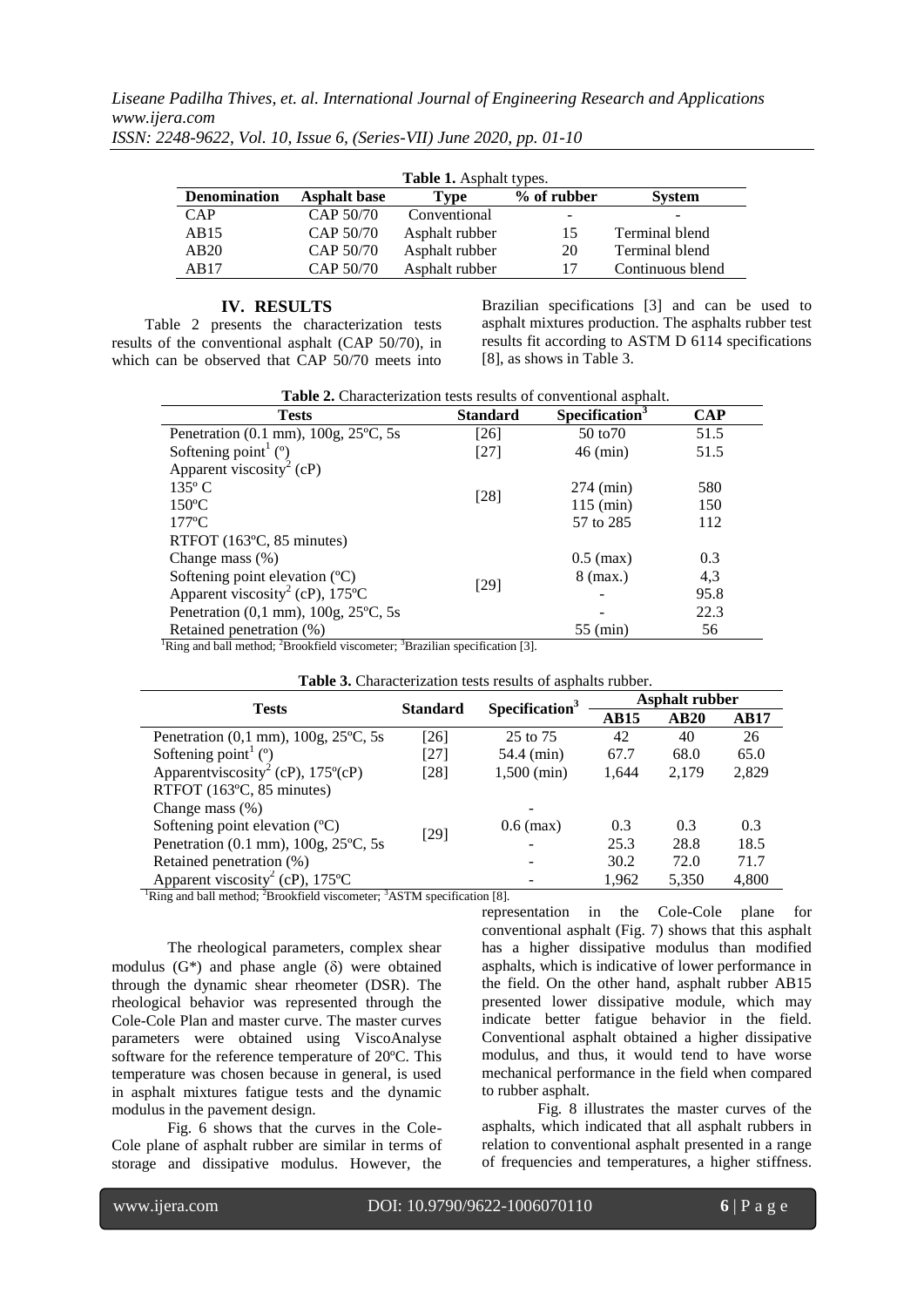

*ISSN: 2248-9622, Vol. 10, Issue 6, (Series-VII) June 2020, pp. 01-10*





www.ijera.com DOI: 10.9790/9622-1006070110 **7** | P a g e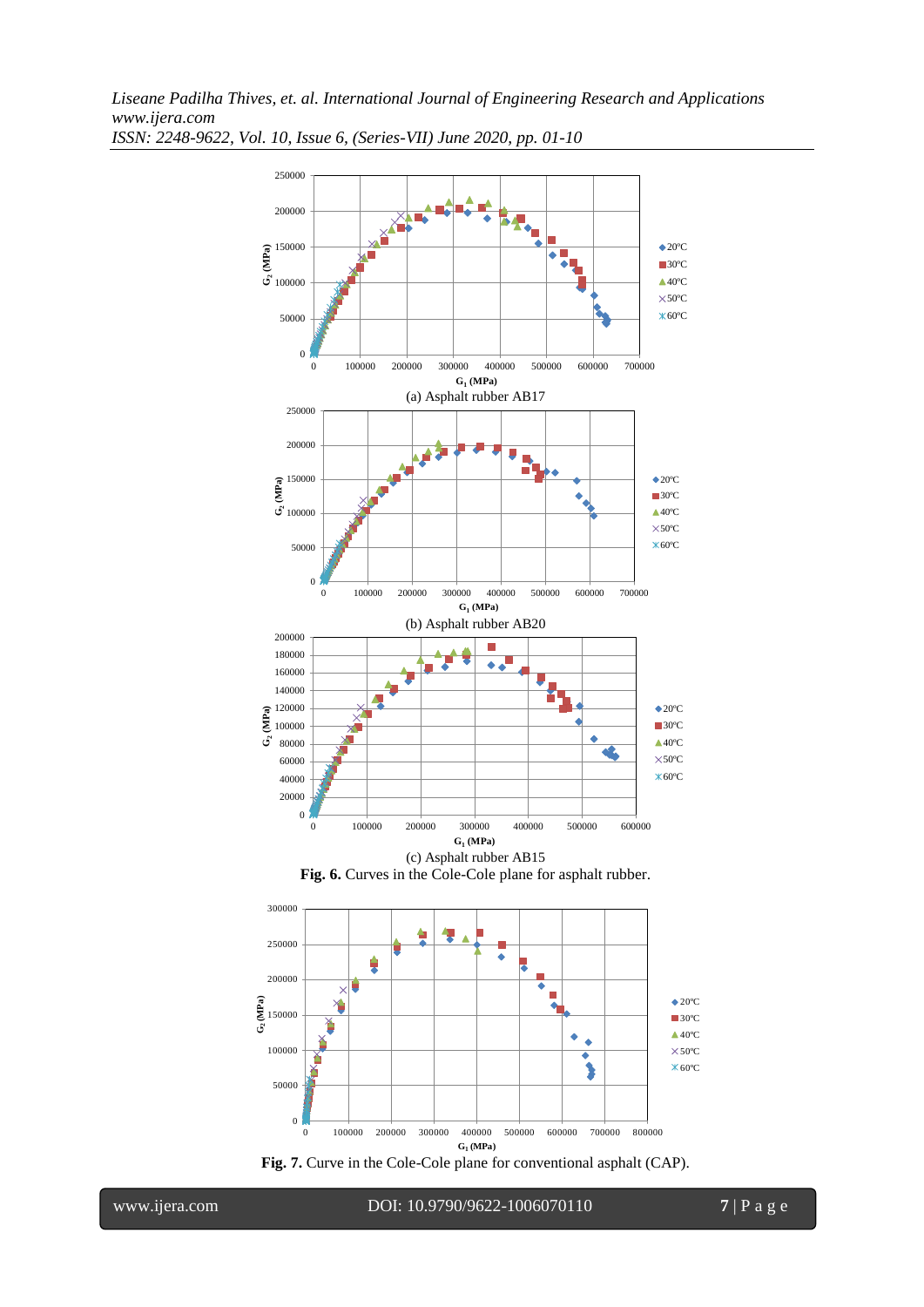

Reduced frequency (Hz) **Fig. 8.** Master curves of the asphalts.

The parameters of Huet-Sayegh rheological model, obtained through ViscoAnalyse software, are present in Table 4. Huet-Sayegh proved to be consistent for modeling the asphalt, viscoelastic behavior, once the sum of the standard deviation was minimal. The adjustment results of parameters "k"

and "h" (parabolic elements) showed that being the parameter "h" characterizing the viscous behavior of the material; it is observed to be higher for conventional asphalt (CAP). The "k" parameter (describes the elasticity) was higher for AB15 asphalt.

|                                     | Table 4. Huet-Sayegh parameters.<br><b>Asphalts</b> |             |           |             |  |  |
|-------------------------------------|-----------------------------------------------------|-------------|-----------|-------------|--|--|
| <b>Parameters</b>                   | <b>CAP</b>                                          | <b>AB15</b> | AB20      | <b>AB17</b> |  |  |
| $G_0$ (static modulus), MPa         | 811.40                                              | 433.42      | 152.72    | 134.28      |  |  |
| $G_{\infty}$ (infinit modulus), MPa | 58,893.3                                            | 119.126.0   | 346.063.0 | 672,282.8   |  |  |
| $\delta$ (constant)                 | 0.3834                                              | 1,2263      | 0.1955    | 0.8209      |  |  |
| k (parabolic element)               | 1.1313                                              | 1.6116      | 0.07526   | 0.1778      |  |  |
| h (parabolic element)               | 0.2483                                              | 0.1490      |           | 0.0726      |  |  |
| $\beta$ (constant)                  | 5.7835                                              | 2.2817      | 1.6136    | 1.1346      |  |  |
| $\tau$ (Relaxation time)            | 1,732.48                                            | 1,690.32    | 1,238.47  | 1,131.45    |  |  |
| Standard deviation                  | 0.00120                                             | 0.000198    | 0.00096   | 0.0049      |  |  |

From the data obtained, the asphalt would be ordered as the best fatigue prediction (AB15), permanent deformation (AB20), followed by AB17 and CAP. The good fit of the curves to the experimental data confirms the applicability and adequacy of the Huet-Sayegh model to describe linearity. However, the mechanical behavior of asphalt mixtures in the field is also influenced by the asphalt content and gradation.

### **V. CONCLUSION**

In this study, viscoelastic characteristics of different modified asphalt with rubber were evaluated in relation to conventional asphalt. Two asphalts rubber come from terminal blend system containing 15% (AB15) and 20% (AB20) of crumb rubber content. An asphalt rubber produced in the laboratory by continuous blend system with 17% (AB17) of crumb rubber was also tested. The conventional reference asphalt (CAP) was a Brazilian CAP 50/70, classified by penetration, being the same asphalt base for asphalts rubber production.

Characterization tests were carried out for all the asphalts, and the rheological parameters were evaluated through DSR varying temperature and frequency. From the master curve and Cole-Cole plan construction and; Huet-Sayegh model generated, the analysis of viscoelastic behavior was assessed.

The complex modules measured in a range of frequencies and temperatures met the conditions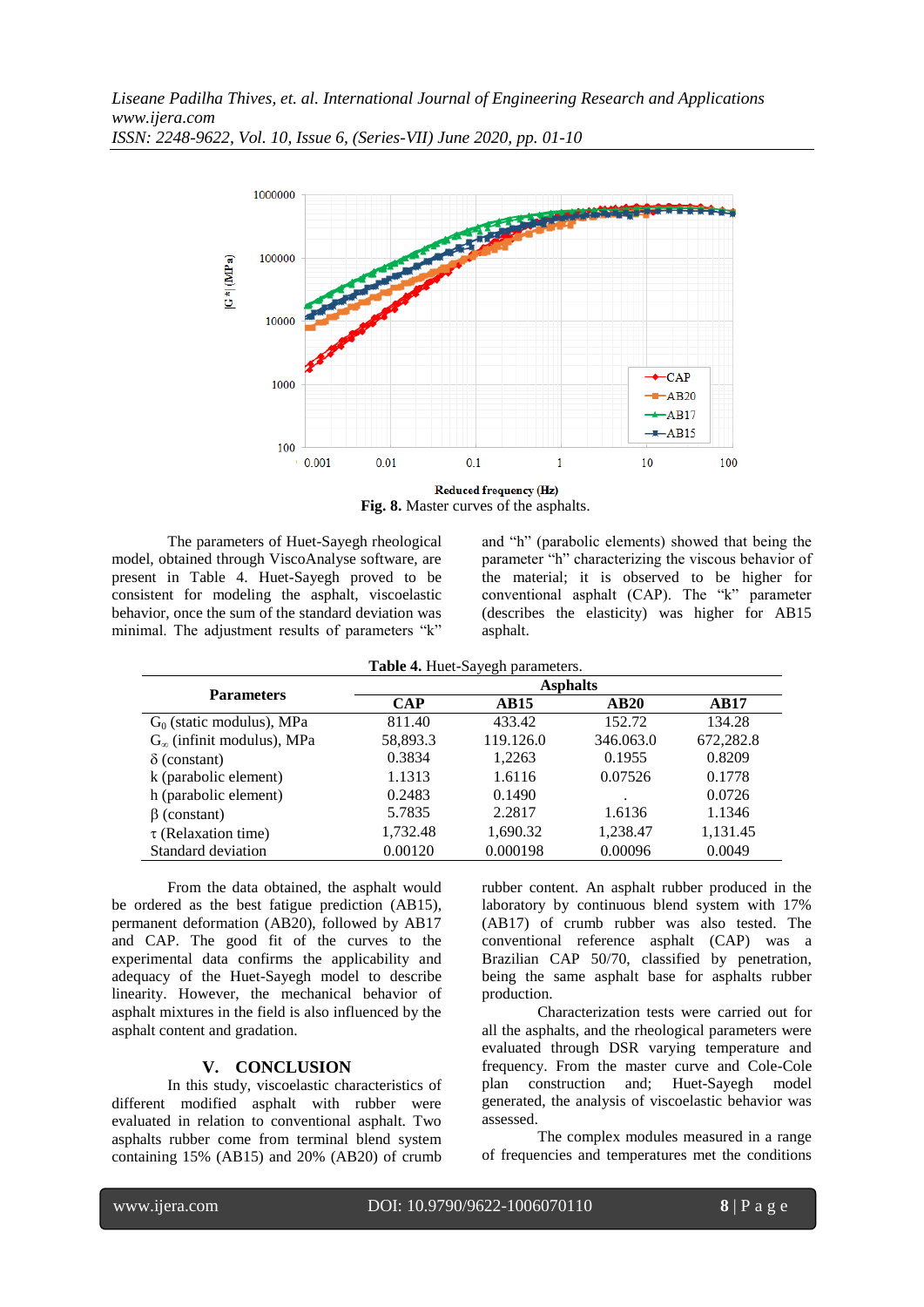*Liseane Padilha Thives, et. al. International Journal of Engineering Research and Applications www.ijera.com ISSN: 2248-9622, Vol. 10, Issue 6, (Series-VII) June 2020, pp. 01-10*

in the theory of linear viscoelasticity in which the stiffness and phase angle are dependent parameters. As for stiffness, it was observed that rubber asphalt presented less penetration and a higher softening point compared to conventional asphalt, which was expected by the presence of rubber.

The complex modulus variation data in different frequency and temperature was used to build the master curves based on the parameters of the WLF equation and, allowed to classify the asphalts. In this case, conventional asphalt was more susceptible to temperature variation. The WLF model provides the possibility of building master curves at any temperature based on the relationships between  $C_1$  and  $C_2$  constants at different reference temperatures. The experimental data represented in Cole-Cole plane presented well adjust when Huet-Sayegh models were generated.

Also, the good fit of the curves from the experimental data confirms the applicability and adequacy of the Huet-Sayegh model to describe linearity. As for asphalts ordination, AB15 asphalt would be the most suitable for fatigue resistance while AB20 asphalt for permanent deformation. However, the mechanical behavior of asphalt mixtures depends on several factors, including aggregates and mixture gradations, asphalt content and void volume. In this way, the prediction of asphalt behavior must be verified from mechanical tests of asphalt mixtures.

#### **REFERENCES**

- [1]. H. Robinson, *Polymers in asphalt* (iSmithers Rapra Publishing, 2005).
- [2]. W.J. Woo, A. McFerrin, E. Ofori-Abebresse, A. Chowdhury, J. Hilbrich, Z. Kraus, A.E. Martin and C.J. Glover, *Polymer modified asphalt durability in pavements*. Report 0- 4688-1. (Texas Department of Transportation and the Federal Highway Administration). The Texas A&M University System, College Station, Texas USA, 2006.
- [3]. BRASIL, *Cimentos asfálticos de petróleo – especificação de material*. Norma DNIT 095/2006 – EM. (Departamento Nacional de Infraestrutura de Transportes (DNIT). Diretoria de Planejamento e Pesquisa. Coordenação de Estudos e Pesquisa; Instituto de Pesquisas Rodoviárias). Rio de Janeiro, RJ, Brasil. 2006. [In Portuguese].
- [4]. BRASIL, *Cimento asfáltico modificado por borracha de pneus inservíveis pelo processo via úmida, do tipo "terminal blending" – especificação de material.* (Departamento Nacional de Infraestrutura de Transportes (DNIT). Diretoria de Planejamento e

Pesquisa. Coordenação de Estudos e Pesquisa; Instituto de Pesquisas Rodoviárias). Rio de Janeiro, RJ, Brasil, 2009. [In Portuguese].

- [5]. S. Oda, *Análise da viabilidade técnica da utilização do ligante asfalto-borracha em obras de pavimentação*, doctoral diss., Engenharia Civil – Área de Transportes. Escola de Engenharia de São Carlos, EESC/USP. São Carlos, São Paulo, Brasil, 2000. [In Portuguese].
- [6]. T.E. Baker, T.M. Allen, D.V. Jenkins, T.M. Mooney, L.M. Pierce, , R.A Christie and J.T. Weston, *Evaluation of the use of scrap tires in transportation related applications in the State of Washington*. (Report to the Legislature as Required by SHB 2308. Washington State Department of Transportation). Olympia, Washington, USA, 2003.
- [7]. ASTM D 3497, *Standard test method for dynamic modulus of asphalt mixtures*. Annual Book of ASTM Standards, vol. 03.02. USA, 1995.
- [8]. ASTM D 6114, *Standard specification for asphalt rubber binder*. Annual Book of ASTM Standards, vol. 04.02. USA, 1997.
- [9]. O.A. Adawarka, N. Attoh-Okine and P. Cook, *Cookbook for rheological models – asphalt binders.* Final Report. (Rutgers). The State University of New Jersey, State of Delaware Department of Transportation, U.S. Department of Transportation, USA, 2016.
- [10]. SHRP A 410, *The product of the SHRP asphalt research program*. Superior Performing Asphalt Pavements (SUPERPAVE). Strategic Highway Research Program. National Research Council. Washington, D.C., USA, 1994
- [11]. F.L. Roberts, P.S. Kandhal, E. Brown, D. Lee and T.W. Kennedy, *Hot mix asphalt materials, mixture design and construction*. (NAPA). Research and Education Foundation, Lanham, MD, USA, 1996.
- [12]. H. Di Benedetto and C. De La Roche, State of the art on stiffiness modulus and fatigue of bituminous mixtures. *RILEM Report 17. Bituminous Binders and Mixes*. Brussels, Belgium, 1998.
- [13]. M.N. Partl and L. Francken, Basic elements of a testing methodology for bituminous pavement materials and significant features for testing. *Background of RILEM Interlaboratory Tests. RILEM Report 17. Bituminous Binders and Mixes.* Brussels, Belgium, 1998.